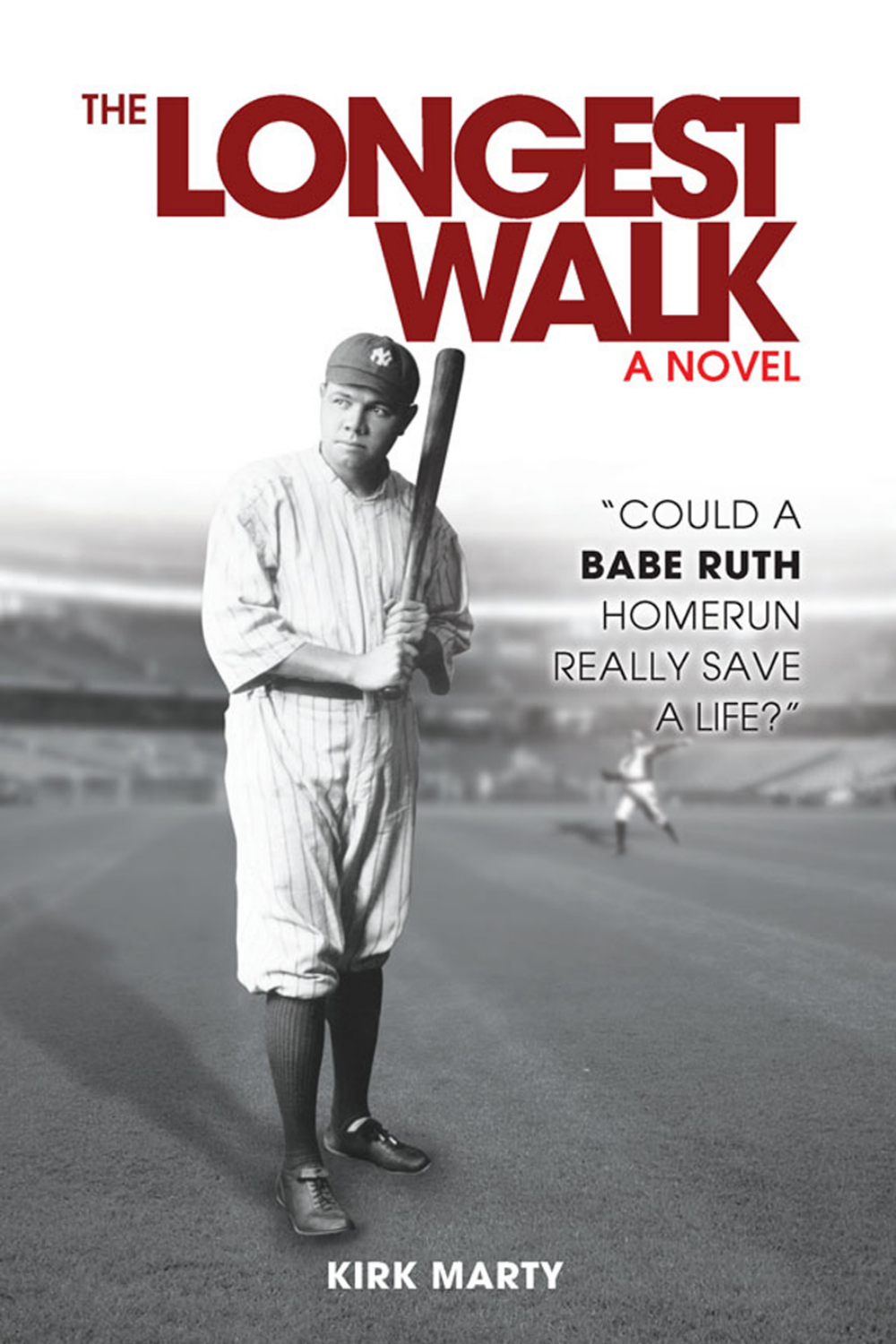# **The Longest Walk**

**by** 

## **Kirk Marty**

 $\overline{\mathcal{L}}$ Strategic Book Group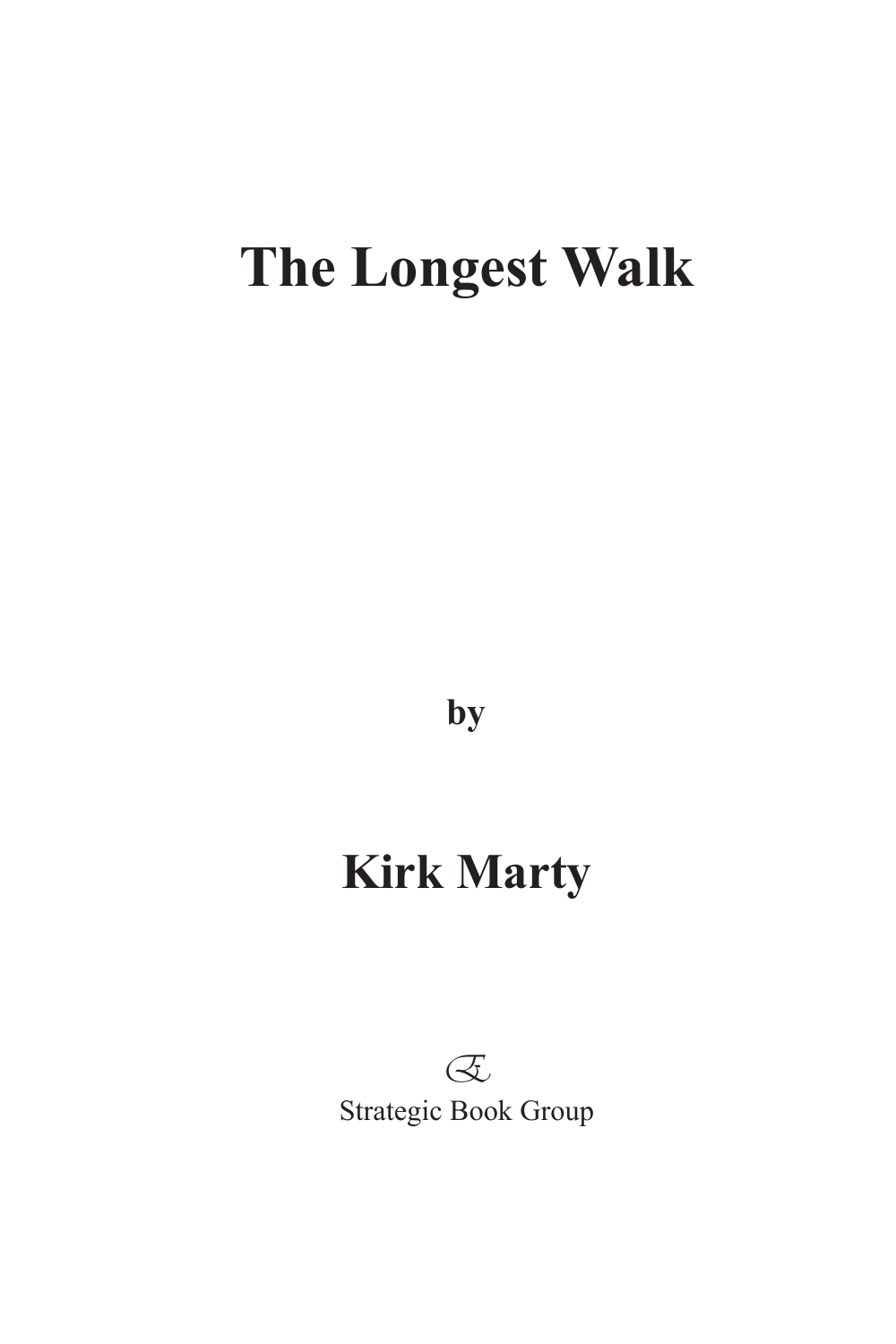Copyright © 2011 Kirk Marty

All rights reserved.

No part of this book may be reproduced or transmitted in any form or by any means, graphic, electronic, or mechanical, including photocopying, recording, taping, or by any information storage retrieval system, without the permission, in writing, of the publisher.

Strategic Book Group P.O. Box 333 Durham CT 06422 www.StrategicBookClub.com

ISBN: 978-1-61204-826-0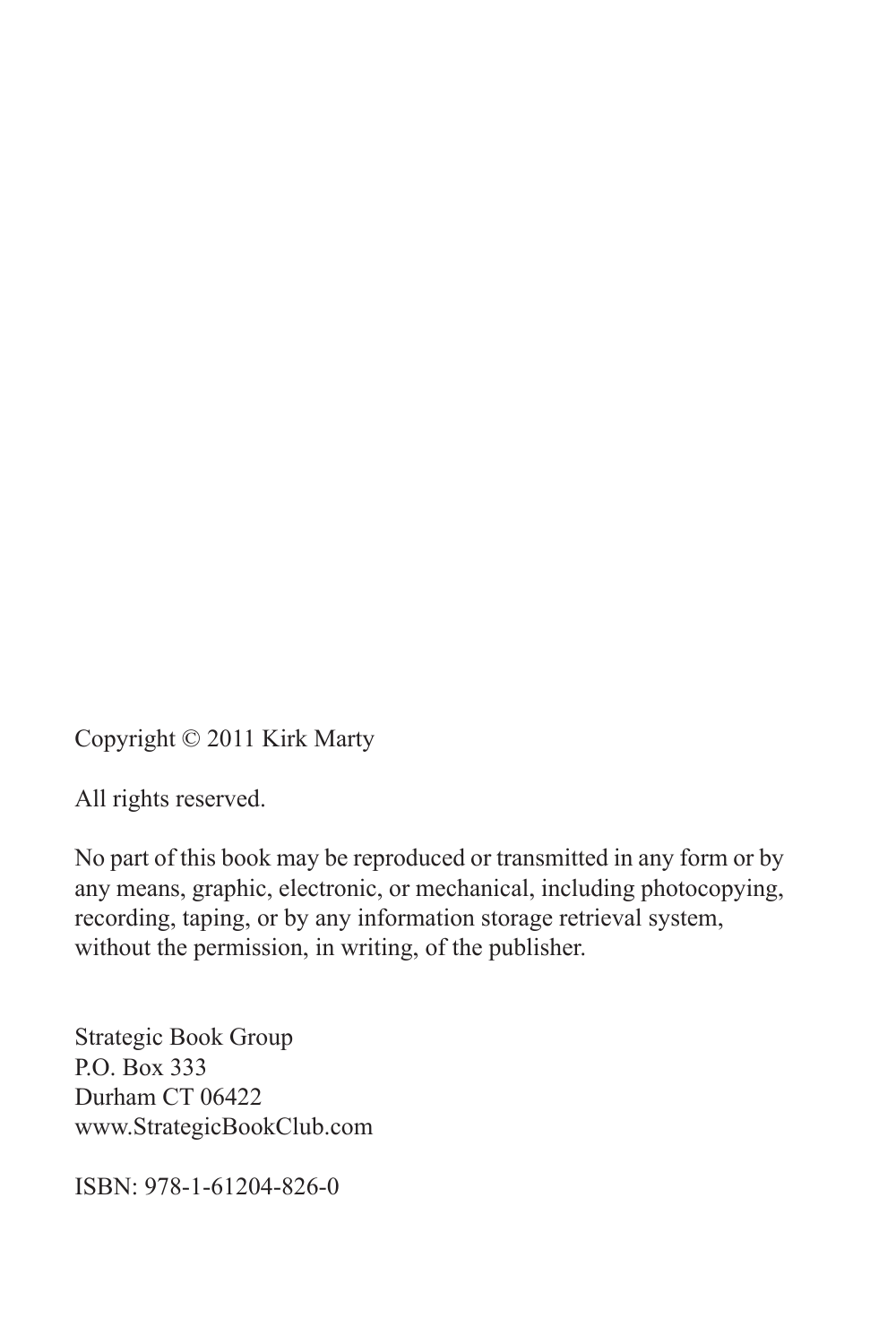In Memoriam

Russ Urban Best friend and best Dodger fan

Special Thanks

To my wife for her love, patience and encouragement

**Dedication** 

This book is dedicated to Vin Scully, Hall of Fame broadcaster, who for over sixty years has delighted, educated and entertained the child in all of us.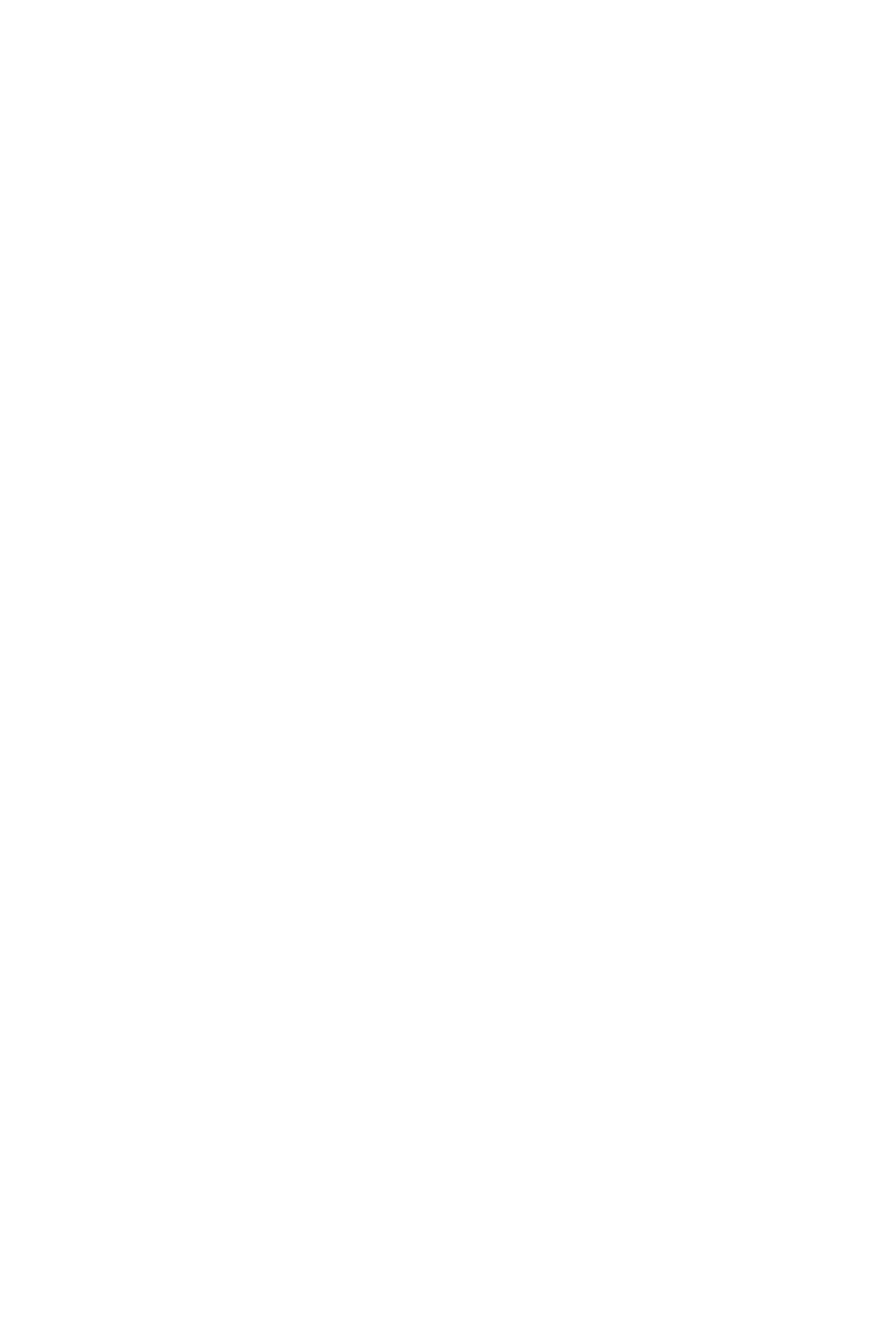#### **Foreword**

 $\prod_{\text{John}}$ n the fourth game of the 1926 World Series, Babe Ruth slugged an incredible three home runs. The Bambino reputedly launched those shots to keep his promise to an injured ten-year-old named Johnny Sylvester. Supposedly they lifted the boy's sinking spirits, and the hospitalized youngster enjoyed a swift recovery. The press ate it up, some suggesting that the Babe's heroics actually saved little Johnny's life. Many said Ruth didn't even know Johnny Sylvester existed until after that game. They were probably right.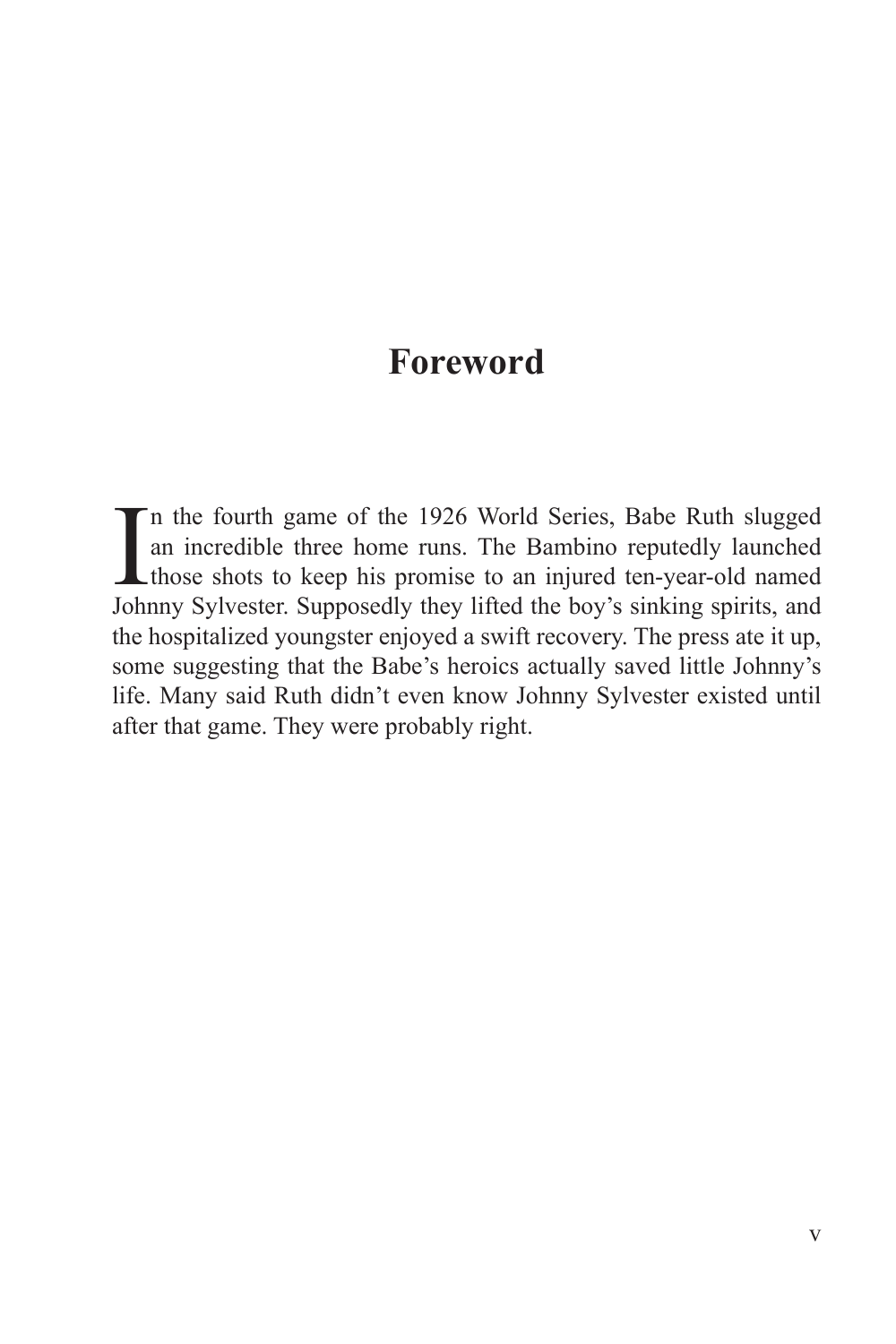#### **Introduction**

an Bernardino California is only ninety miles east of Los Angeles,<br>which is home of the Dodgers. It might as well have been ninety<br>light years away for the Stampede, a Dodger minor league ball<br>club that called San Bernardi club that called San Bernardino home in the year 2000. The jump from the minors to the Majors is not one many ballplayers can make. which is home of the Dodgers. It might as well have been ninety light years away for the Stampede, a Dodger minor league ball

After the rookie league, the minor leagues have three levels: Single-A, Double-A, and Triple-A. Class A is lowest in rank and ability. The Stampede was a Single-A team that bore little resemblance to their big league counterpart.

San Bernardino is located deep into the southern California desert. Summer is hot and dry, and this mid-sized, blue-collar city is, well, not quite as glamorous as LA. The Single-A "Dodgers" practiced and played their home games on a modest field on the outskirts of town. In a way, the players and residents toiled in unison, hoping their lots would improve. But it was only a hope, and for many only a distant dream.

If you were a member of the Stampede, the idea was to get out of San Bernardino as fast as you could. You also wanted to be going in the right direction—to a Double-A or Triple-A team. Going the other way pretty much took you out of professional baseball.

A-Ball is the edge, the cusp, the point of no return that leads to either higher levels or the search for a different life.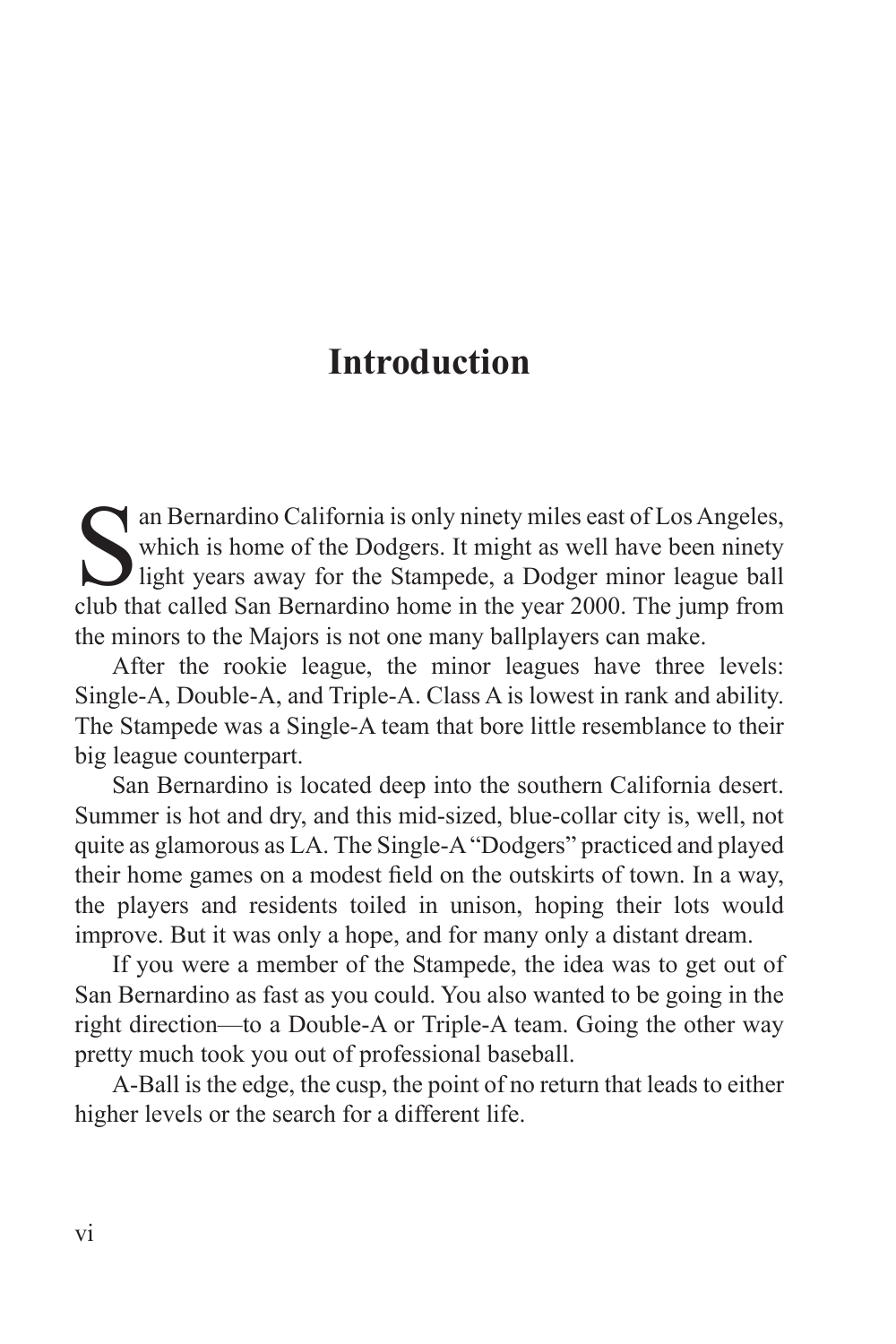## **Chapter 1**

**Practice was over.** Don Ogilvie headed for the place where he did his "special-occasion" drinking—a little neighborhood bar within crawling distance of his apartment. Most always he did his serious swilling at home. He di did his "special-occasion" drinking—a little neighborhood bar within crawling distance of his apartment. Most always he did his serious swilling at home. He didn't want to take the chance of running into someone who knew he shouldn't be hitting the bottle. For times like this, when Don was so downhearted he didn't care, only a shabby drinkers' bar would do.

He hadn't seen the inside of The Spigot in a long time. His last goround was before the arrival of the Alvarez family, over a year ago. Oly Nevin, owner and bartender of this seedy San Bernardino tavern, was mildly surprised to see him walk in. It had been awhile. The place was never too crowded. It had a simple square-shaped bar with ramshackle stools all around. A beat-up pool table and a hastily hung dartboard completed the low-life, loser ambiance.

Oly had seen Don Ogilvie at The Spigot off and on over the last decade. He was familiar with his customers' drinking habits—at least at the bar. He knew Ogilvie was there for a bender. The big sixty-year-old, gray-haired, pink-faced bartender spoke as the crestfallen minor league hitting coach pulled up a stool. "Jeez, Don—where you been keeping yourself?"

Don did not feel like making small talk. "I've been around. How about a boilermaker? Scotch."

A heavy drinker himself, Oly Nevin knew when to leave his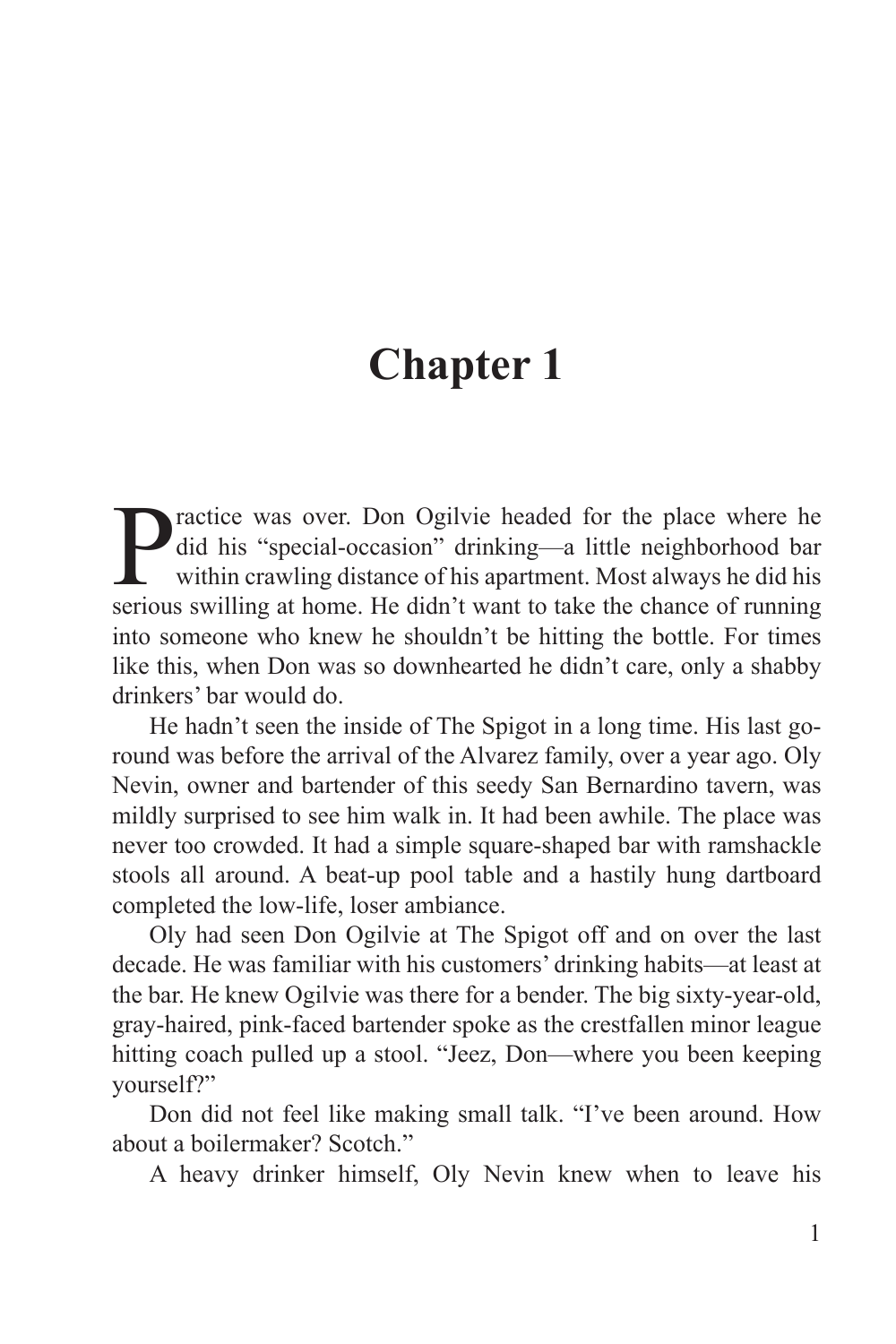customers alone. He set him up with a boilermaker, saying, "Let me know when you need another."

For Don Ogilvie, it was happening all over again—something he loved was being taken away from him by accident, bad luck. The first time it was his life, his baseball career that had been dangled so tantalizingly close; now it was little seven-year-old Roberto Alvarez, his best friend, his rescuer, his personal—if only temporary—redeemer, who was being torn from his heart. Incurable cancer is a cruel fate. The dark irony was not lost on him, and he grimaced as he drank. Life is not fair. This was a lesson he'd learned as a young athlete. He hadn't forgotten it, even though he was now over fifty years old. Why was he fated to endure it again—this time at the expense of an innocent kid?

And what about little Roberto's young parents, Antonio and Maria? What was all this doing to them? How could Antonio make it out of Single-A ball when his spirit was being crushed? How could Maria work if her sick child needed her? It was unbearable to think about. Ogilvie sat in the dim, dingy little saloon downing boilermakers. He and The Spigot were a perfect match—despair, with the faint stench of urine, mothballs, and booze.

He slipped out around 1 a.m. Way too gone to drive, he didn't even try. He left his car parked and walked to a nearby liquor store. He was so drunk the clerk didn't want to sell him the cheap bottle of whisky he put on the counter, but he changed his mind when he saw the disturbing look on Don's face.

The forlorn coach stumbled out to the street, only a block away from home. Guzzling freely from a brown bag, he rambled aimlessly and wailed, "Take me! Take me! I'm a worthless piece of shit! Leave Roberto alone!"

Don wasn't really talking to anyone, just railing against the injustice of it all. He repeated this mantra in various forms as he meandered back to his apartment. The fifth of Scotch was already a third gone. Staggering inside his monastic dwelling, he turned on the TV, imploded into his easy chair, took a last gulp and passed out.

A few hours later, a stranger awakened him in his apartment. "Hey,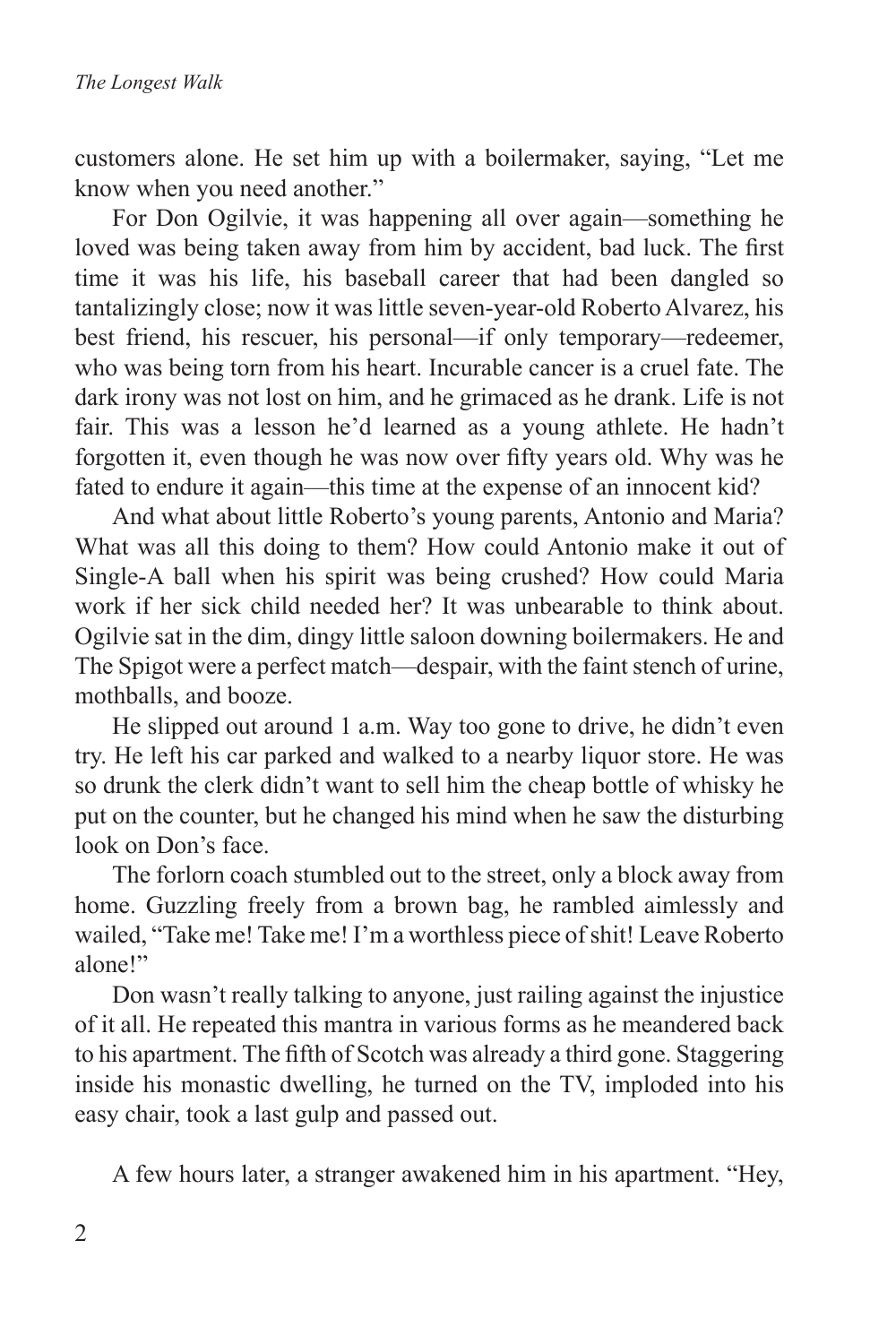Ogilvie—wake up!" the intruder demanded. Still drunk and in the early stages of an alcohol-induced sleep, he was slow to respond.

This time the voice was louder. "Wake up, Ogilvie!" Stuporous, the coach opened his eyes to see a short, bald, middle-aged man hovering over him. He was dressed like an umpire, black suit and shirt, but no cap.

Ogilvie was startled. "Jesus Christ! Who the hell are you?"

"Don't worry, I'm not here to harm you," promised the stranger as he turned off Don's TV.

Don paused and tried to collect himself. "Okay, who are you and what are you doing here? And how do you know my name?"

"I'm here because you asked me to be here," was the straightforward answer. The stubby man sauntered over to the breakfast bar and grabbed a stool. He put it directly in front of Ogilvie and sat down. "Don't you have any other chairs?" He surveyed the apartment and said, "You know, it wouldn't hurt to hang a picture or two in this place." He paused, then said, "I'll tell you who I am and how I know your name in a minute. I want to talk to you about Roberto."

That cleared Don's head enough for him to ask, "How do you know about Roberto?"

The stumpy little man sat back on the barstool with a toothy, Cheshire-cat grin. "I know all about Roberto. I know all about you too." His thin, raspy voice had a distinct New York accent.

Ogilvie was now awake. He was also a bit worried. The stranger didn't act threatening. Still, he noticed that although the man was dwarfish, he was powerfully built. You couldn't be too careful these days. Cautiously he said, "You're gonna have to tell me who you are or I'm going to ask you to leave. I don't want to call the police."

The man in black was fast to answer. "I assure you—you won't need to do that. My name is Drummond, Doctor Drummond. I'm here to give you a chance to save Roberto's life."

Ogilvie was confounded by the whole idea. *Why would a doctor come to my apartment at three in the morning?* he wondered. *Shouldn't he be at the Alvarez house? What do I have to do with this?* All he could do was repeat some of what he heard. "You're a doctor?" The reply wasn't what he thought it was going to be.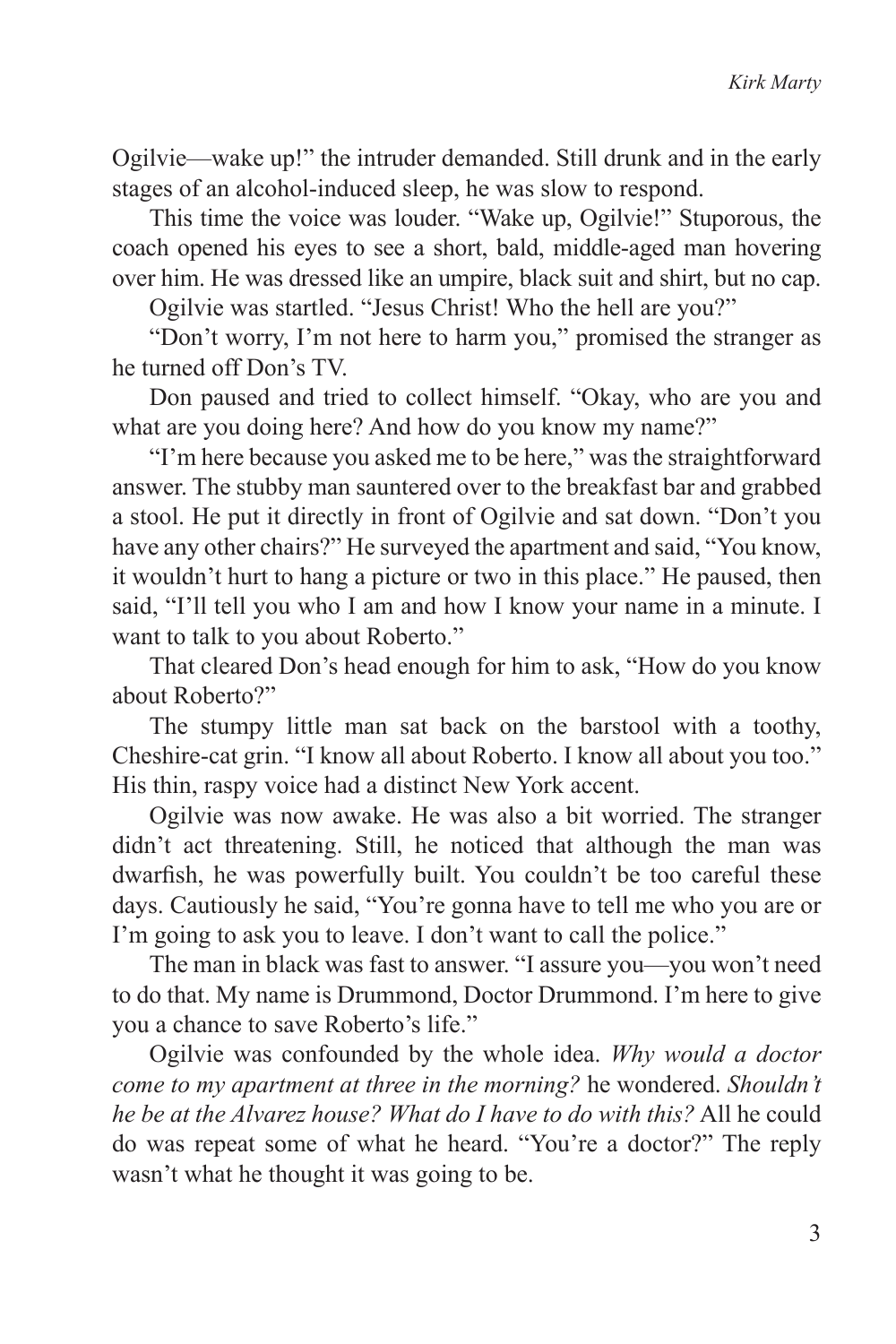"Well, not exactly. I guess there's no easy way to say this. I'm Death—or the Personification of Death," said the baffling trespasser in a business-like way. "Yeah, I'm Death Personified. Death Incarnate. Death in the Flesh."

Now Don knew he was in trouble. Some nut from the local loony bin must have escaped and broken into his apartment. But how did he know about Roberto? He figured he could find out later. "I think you better leave," he said firmly.

Instead, Drummond began reciting facts as if he were reading from Ogilvie's dossier, with editorial comments thrown in: "Donald Alan Ogilvie. Born: April 7, 1948, Claremont, California. Mother: Margaret Rebecca Simpson. Father: Stephen Donald Ogilvie. Married June 6, 1946. Now retired and living in Bishop, California. You haven't talked to your parents in over a year. Sister: Mary Anne Ogilvie, born July 23, 1951. Married to Ronald Dean Hansen, June 20, 1978. You were best man. Two children: Robert and David. Whole family lives in Sunnyvale, California. You haven't spoken to your sister, brother-in-law, or nephews in over two years. Would you like me to go on?"

All the information was accurate. Don was puzzled. He came up with a new theory. He thought, *I'm dreaming. That's why this guy knows all this stuff. It's all in my own head!*

Drummond began speaking again. "No, you're not dreaming—and no, I'm not an escaped nut. I'm Death. Death Personified. Get used to  $it$ "

Don let out a nervous chuckle and said, "Did I say that out loud? Whoever you are, you can't be real. I've got to be dreaming."

Drummond didn't pursue it. "Fine. Think what you want. Just do me a favor and humor me. Listen to what I have to say. If I'm a mirage, then you have nothing to lose, do you?"

Ogilvie felt he had no choice. This guy wasn't leaving, and he was in no condition to make him. If he was dreaming, he was curious to see where the illusion might lead. "Okay, what do you have to say?" he asked, playing along.

Drummond swooped in like a used-car salesman smelling a quick sale. "I'm here to make you a proposition. You offered to exchange your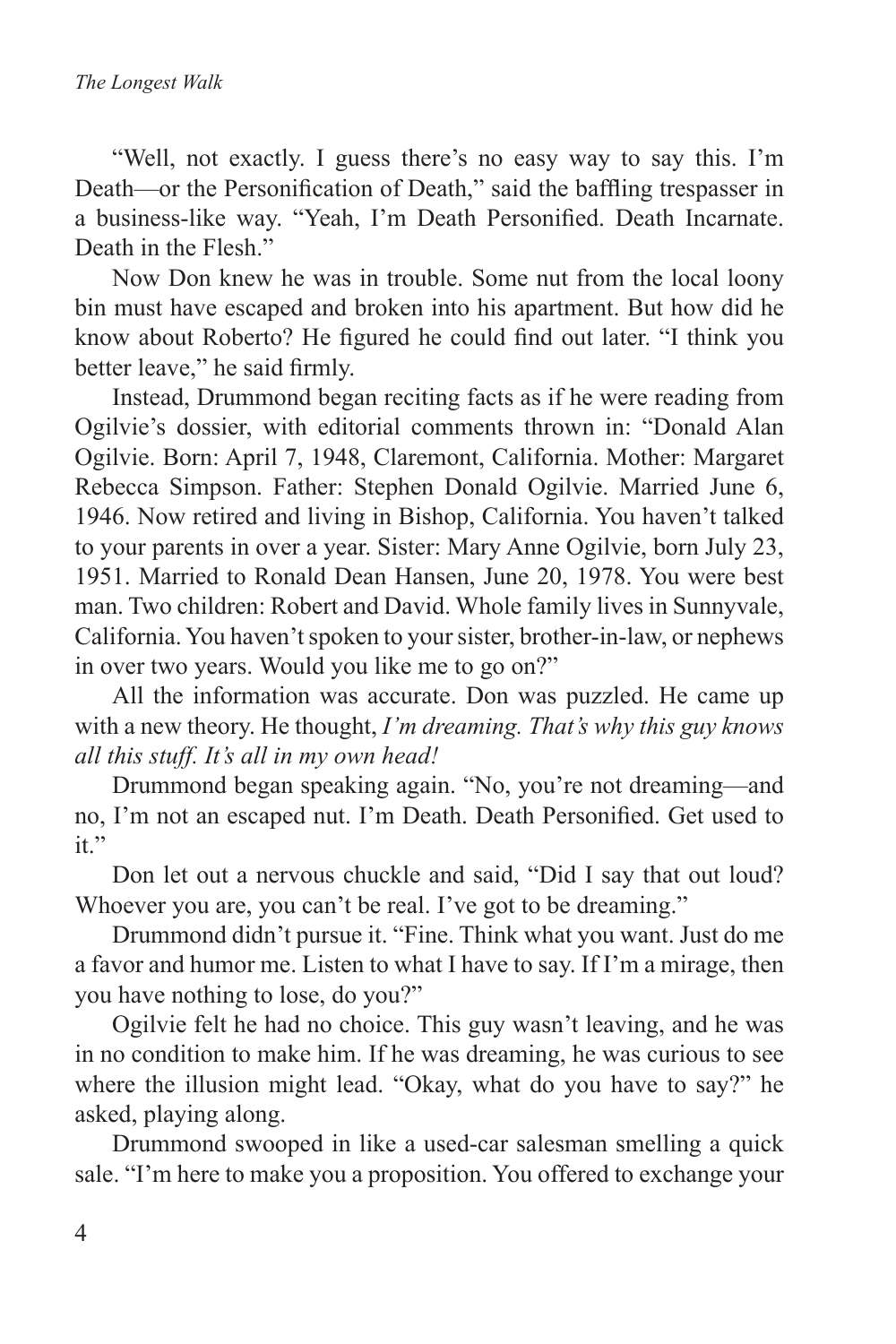life for Roberto's. You remember, out there in the street just a couple of hours ago. You were yelling, 'Take me! Take me!'" The squatty man mocked the drunk and distraught hitting coach. "Maybe we can work something out. Do you believe in second chances, Ogilvie?"

"No—never had one," was his cynical reply.

"Good, because you're not getting one now. But your best friend Roberto is," said Death Personified.

He continued. "Of course, you do get a chance to do something noble with your miserable life. You get a chance to die! You get a chance to trade your life for Roberto's! I know it's hardly an even trade, but you do have to win a contest first—or, a 'challenge,' as I like to call it."

Don was caught off-guard by the tangled direction of Drummond's plot. He warily asked, "What do you have in mind?"

The stocky little umpire's eyes lit up. "A baseball game. Actually, the best of seven games, like the World Series. You get to pick your own team. Anybody who's dead. If your team beats mine, you get to die instead of Roberto."

Again this was not an answer Don expected. He didn't anticipate a contest for Roberto's life. He asked Drummond, "I could trade places with Roberto?"

"Yeah, something like that. Anyway, the kid will be one-hundred percent fine, no strings attached. You just gotta beat my team first. Pick any dead Hall of Famers you want," said the dumpy man who resembled a human bowling ball.

"Why do they have to be dead?" Ogilvie questioned. He felt stupid as soon as the words left his mouth. Drummond stared at the floor and shook his head. Naturally, Death Personified would only have jurisdiction, so to speak, over dead ballplayers, not live ones.

Don then decided to ask, "So I could pick Ruth, Gehrig, and DiMaggio?" He found the whole idea bizarre, yet intriguing.

"Anyone you want, as long as they're dead as of today—July 17, 2000. Except for Ty Cobb. But anyone else. And by the way, you might find Ruth is more trouble than he's worth."

"Wait a minute, wait a minute," Ogilvie said, actually thinking out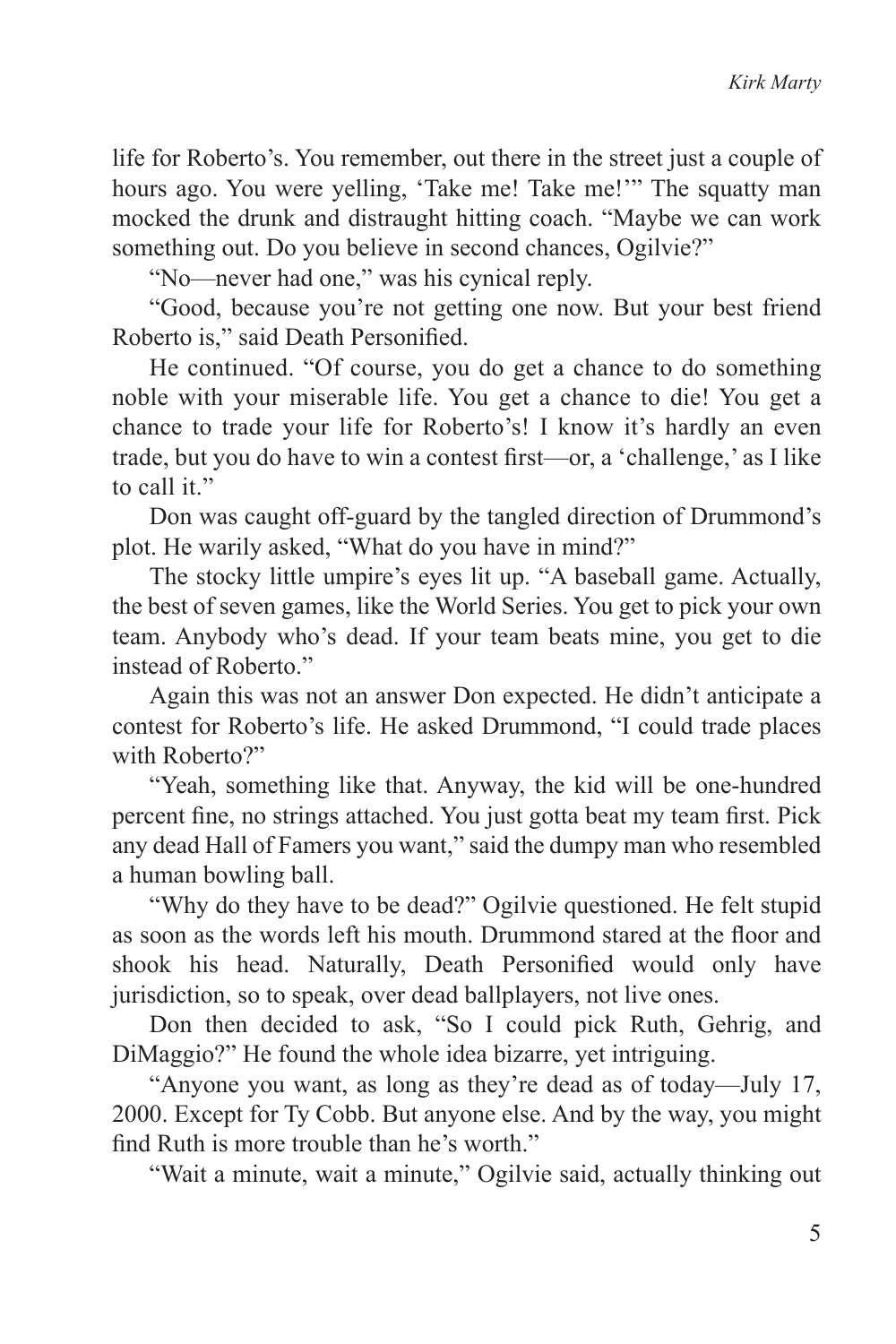loud this time. "Let me get this straight. I get any dead Hall of Famers, except for Ty Cobb. Cobb's on your team, huh?"

Drummond nodded.

"If my team wins a best-of-seven series, then you let Roberto live?"

"Yes. But you're leaving out the most important part: I get to take you in exchange." Drummond tried to reassure Ogilvie by adding, "Don't worry. Your death will be quick and painless."

Don laughed. "You can have me, Buddy! I just want to make sure about Roberto."

"That's the deal," said Drummond.

Death's use of the word "deal" reminded Ogilvie not to be too trusting, particularly of a delusion or dream. He wanted more questions answered first. "If I do say yes, how do I know I'm not making a deal with the Devil or something?"

Drummond gave a crooked, Mona Lisa smile and said, "Believe me, we don't need to have the whole Devil-God conversation. First of all, you or any other human doesn't really know if such things exist. No one can prove it. People have 'beliefs'—only with me, Death, you don't have that problem. Everyone knows I exist. I prove my existence thousands of times every day. All I ask is that you make an agreement with something that you know is real. Death is as real as it gets, Pal. I'm not asking for anybody's soul—especially yours. I'm asking for your life in exchange for Roberto's. You just have to earn the privilege first."

Drummond added, "You know, if I were the Devil, I'd have to be giving you something for your soul, which in this case would be Roberto's life. Our deal is very different. If you win our Hall of Fame World Series, Roberto lives and you die. If you don't, everything stays the same, which means the kid dies. Nothing's guaranteed. That's the sport of it! The Devil, if such a thing existed, would have to guarantee Roberto's life in advance. Pretty boring. Everyone knows the outcome. My way's more exciting, don't you think?"

"Yeah, but something still gives me the feeling you could trick me," Don said.

"No tricks. You can call it off any time. Cross my heart and hope to die."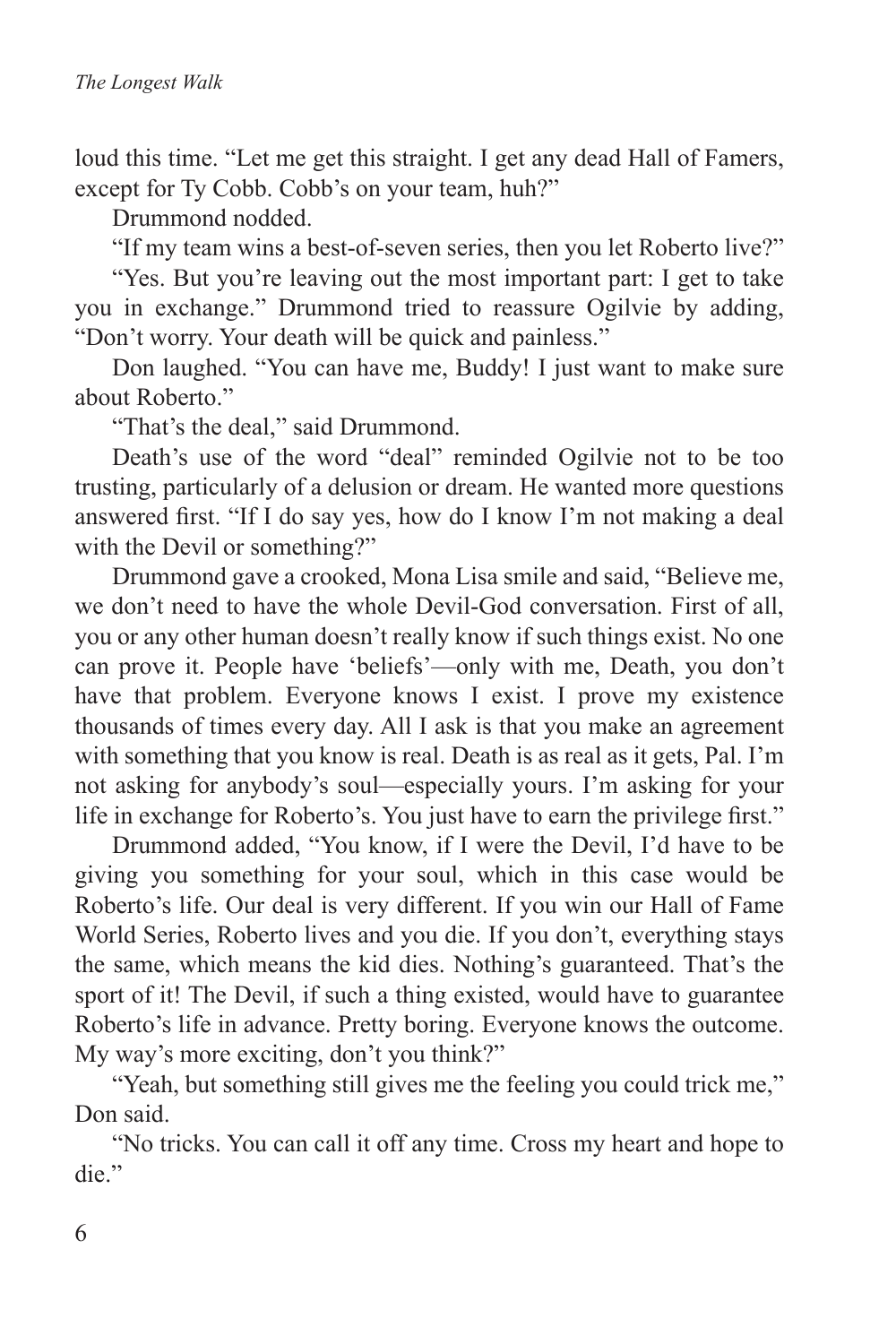Seeing Don's blank reaction, Death Personified chided him. "Haven't you ever heard of gallows humor? Perhaps my delivery is too deadpan for you. Lighten up a little bit, Ogilvie! I'm giving you an opportunity not even the greatest Major League managers get. And, you get a shot at trading places with Roberto! I don't know what else I can do here. By the way, you'll notice that you're completely sober. I did that so I can have your real consent. By tomorrow morning, you're still gonna have a helluva hangover. I wouldn't want to deny you the fruits of your fermented cortex."

It was true. Don hadn't even noticed. He felt clear-headed. This convinced him more than ever that this dipsomaniac episode was an apparition or hallucination. He'd passed out before and could remember dreams where he'd acted perfectly sober. This time seemed so real though.

One of the earlier thoughts that had been in the back of Ogilvie's mind finally came pouring out. "So who else besides Cobb is on your team? Some superhuman ringers or something?"

"No—just Cobb and one other player you've never heard of. Believe me, they're both just as human as you are."

"But they're dead, right? I mean Cobb's been dead for decades."

"I said 'human,' not 'alive'".

"Well, aren't these guys gonna be a little too old to play? Most of them have been gone a long time."

"What do you think? I'm gonna give you a bunch of decayed skeletons? They're all coming from a time when they were alive and in the pros."

"Wait a minute, wait a minute," Don said again, trying to understand the setup, "how many do I get?"

"A twenty-four-man roster. Whoever you want, as long as they're dead," and then Ogilvie and Drummond said in unison, ". . . except for Ty Cobb."

Tyrus Raymond Cobb, nicknamed, "The Georgia Peach," born in Narrows, Georgia in 1886. Died 1961. Played Major League ball for twenty-four seasons. Set all kinds of records for hitting, fielding and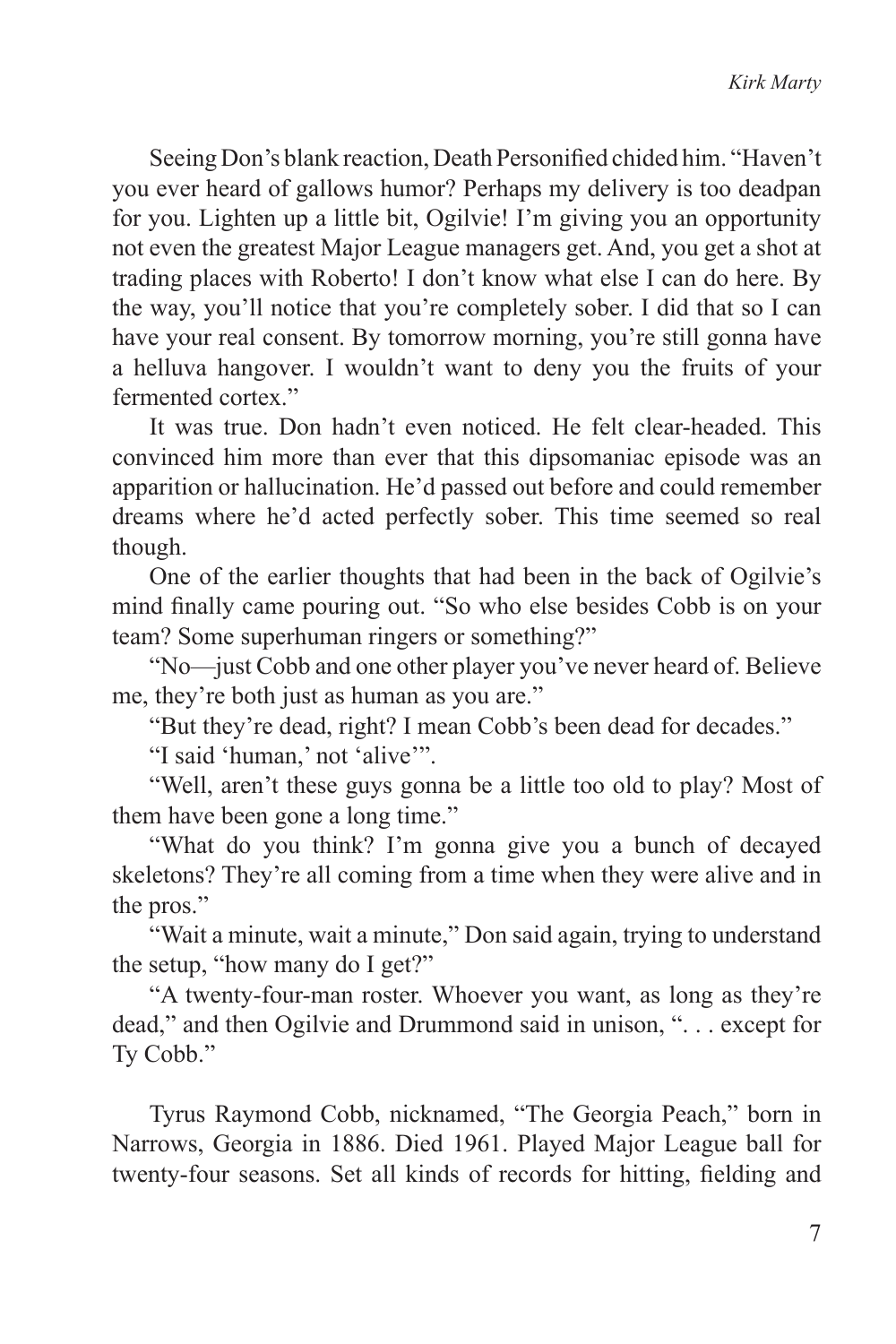base stealing. Cobb was considered the best all-around player of his day and probably of all time. Credited with setting the standard for the modern ballplayer, he was also the fiercest competitor and hardest player. Bar none. He was, by far, the meanest baseball player to have ever taken the field—and he was just as mean off the field. Many would say psychotic. When Ty Cobb played, he wasn't playing at all. He was dead serious. He played for keeps and didn't take hostages. He died old, wealthy, deranged, bitter, and alone.

Don Ogilvie thought if this was a dream, it was definitely an original. Then he said, "Well this sounds too easy. I get twenty-four dead Hall of Famers and you get Cobb and some other guy."

"Don't worry," said Drummond, "it's not going to be nearly as easy as you think."

"Well, who's the other guy? It's gotta be a pitcher, right?"

"Very good," said Drummond like a teacher praising a student.

"He's a pitcher all right. The best pitcher you never heard of— Clarence 'Hillbilly' Higgins. Died in 1947 at age twenty. Train ran over him near his home in rural Tennessee. Too bad. Major League baseball was just about to discover him. If the train hadn't been late that day ... who knows." Drummond stopped himself from digressing further. "Anyhow, that's another story. You can't have him either."

Ogilvie's main concern at the moment had nothing to do with choosing Hillbilly Higgins for his team. More important questions were starting to pop up in his mind. "For the sake of argument, let's say you are who you say you are. Why give me this chance? You must get requests like this all the time."

"Not as many as you would think," answered Death Incarnate. "Not genuine requests, anyhow—and hardly any from people who aren't relatives. Those are the only ones I consider. Otherwise, every mother or father with a sick kid would be all over me. Besides, I don't do this very often—and only if it's not going to change history or the future. You don't need to worry about that. That's my job, and everything has checked out just fine. So whatta ya say?"

Things were still moving too fast for Don Ogilvie. He had more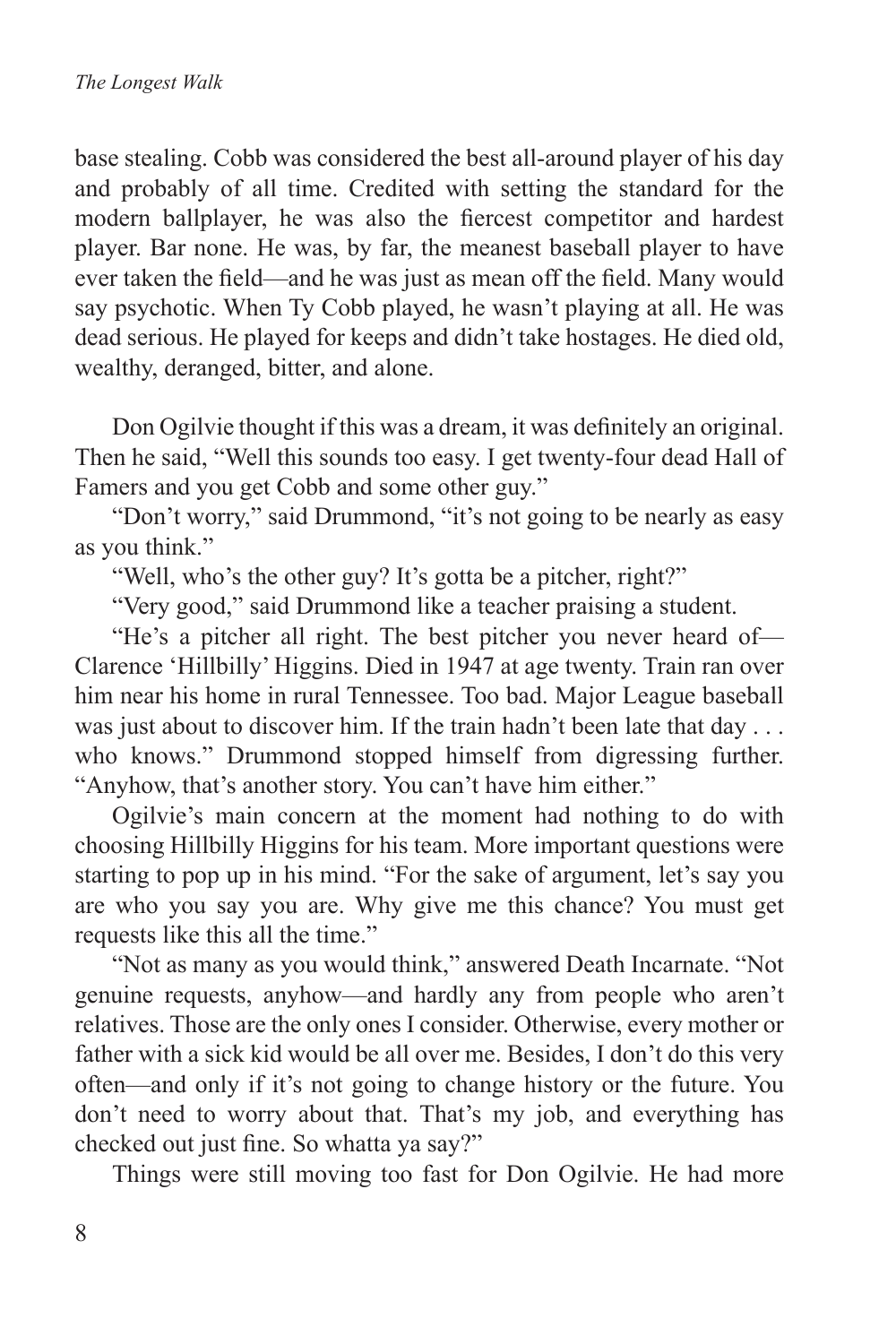questions swirling around in his head. He started with one that wasn't too deep, "Look, all this seems a little crazy. What's with the umpire getup anyhow?"

Drummond was again eager to answer. "You were expecting a hooded black robe and scythe? The 'Grim Reaper' thing isn't in this year. You dressed me this way—you gave me this whole short-and-wide look. This is what your pickled brain came up with. I need you to take me seriously without scaring the shit out of you." Drummond looked himself over. "Apparently this is it."

Ogilvie was apologetic. "Sorry I couldn't come up with something hetter"

"That's okay," said Drummond. "It sure beats last time. I had to be a ten-year-old girl in a pink tutu. Really makes no difference to me. Death has no ego."

Ogilvie was prying. "Well, how do you do this whole 'personified' thing?"

Drummond appreciated the query, but replied, "No offense—it would be like explaining Einstein's Theory of Relativity to a chimp."

"No offense taken," said Ogilvie. "I like monkeys. Might make a good mascot for the right team."

Before Ogilvie could say anything more, Drummond started talking again. "Look, I'm very misunderstood. I'm not 'evil.' Every living thing eventually dies. Sometimes I bring relief when old people are suffering. Sometimes I take the very young like Roberto. There's nothing personal about it. It's business. It's my job."

Ogilvie said, "Yeah, but it's not fair when you take someone like Roberto."

"In a way, it's very fair," said a straight-faced Drummond. "The whole system is on 'automatic pilot.' Normally I don't get involved. You know, just 'let the bodies fall where they may.' That way no one gets special treatment. So if I were really going to be fair to everyone else, I shouldn't be doing this. That would be fair. That would also mean Roberto dies. So you can see what a unique opportunity this is for you once in a lifetime."

Don Ogilvie decided right then that he couldn't afford to take the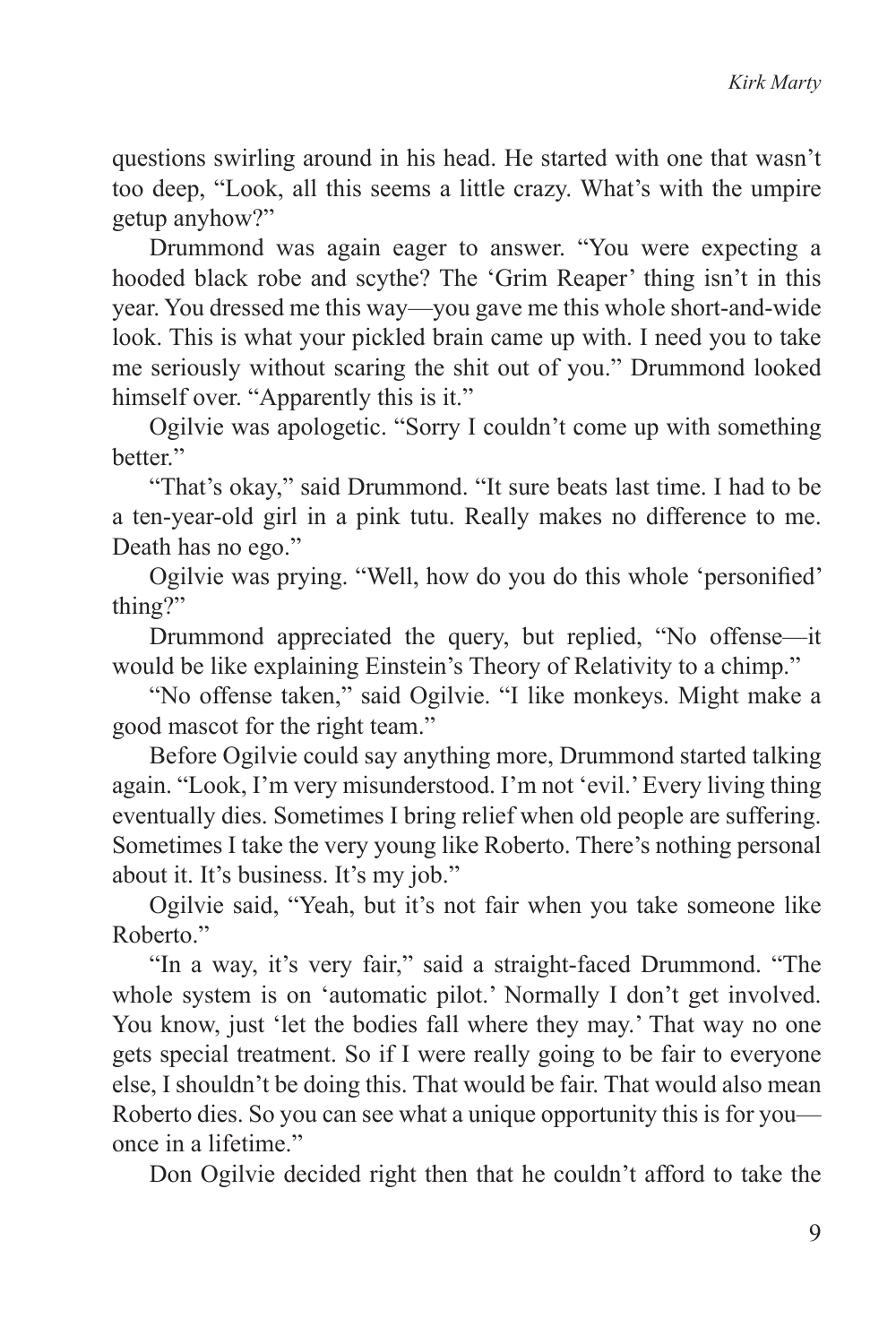risk that he might be wrong. What Drummond was saying was starting to make sense. If this was a dream or only an escaped nut—what did it matter? Roberto would die anyhow. Even if there was just that one in a billion shot, why not take it? He so badly wanted to trade his life for Roberto's that he nearly gave his permission at that moment.

Death Personified stopped him by again speaking first. "Before you say anything, I have to warn you—if you're able to win our little World Series and you have to give your life, you may not feel the same about it then as you do now. I'm not just talking about the actual dying part. That'll only take a second. I'm talking about how, after going through this 'challenge,' you might be changed. You might value your own life a little more. It might make it tougher to go. And it only gets worse if you lose. Then Roberto dies anyhow, and you get to live out your life knowing you didn't save him. You'll have to watch him die. You may want to stop living yourself."

Don listened carefully to what Drummond said. He couldn't imagine anything that could possibly change his mind about giving his life for Roberto's—or at least trying. He knew what Drummond said about losing would probably be true. It would be harder to see Roberto die and then have to keep on living. He may not want to keep on living himself. Then again, that was pretty much the way he felt now. He looked directly at Drummond, sober and forewarned, and said, "I'll do it . . ."

Drummond hastily replied, "I don't think you really understood my warning. That's okay, because no one really does until the end. However, I do agree to your acceptance of my modest proposal."

"Wait a minute!" Ogilvie objected again. "You didn't let me finish. I'll do it . . . on one condition—that nobody finds out I'm trading my life for Roberto's. Especially the Alvarezes, and especially Roberto. They can't know." He wasn't so much trying to be heroic. He just knew little Roberto's parents would never go along with such an arrangement, no matter how magnanimous.

"I figured you'd feel that way. I can do that," said Drummond, "only it might be difficult because they're gonna be with you the whole time. I figure you want Antonio as your assistant, and Roberto's gotta be there so the players can see whose life they're playing for. And if Antonio and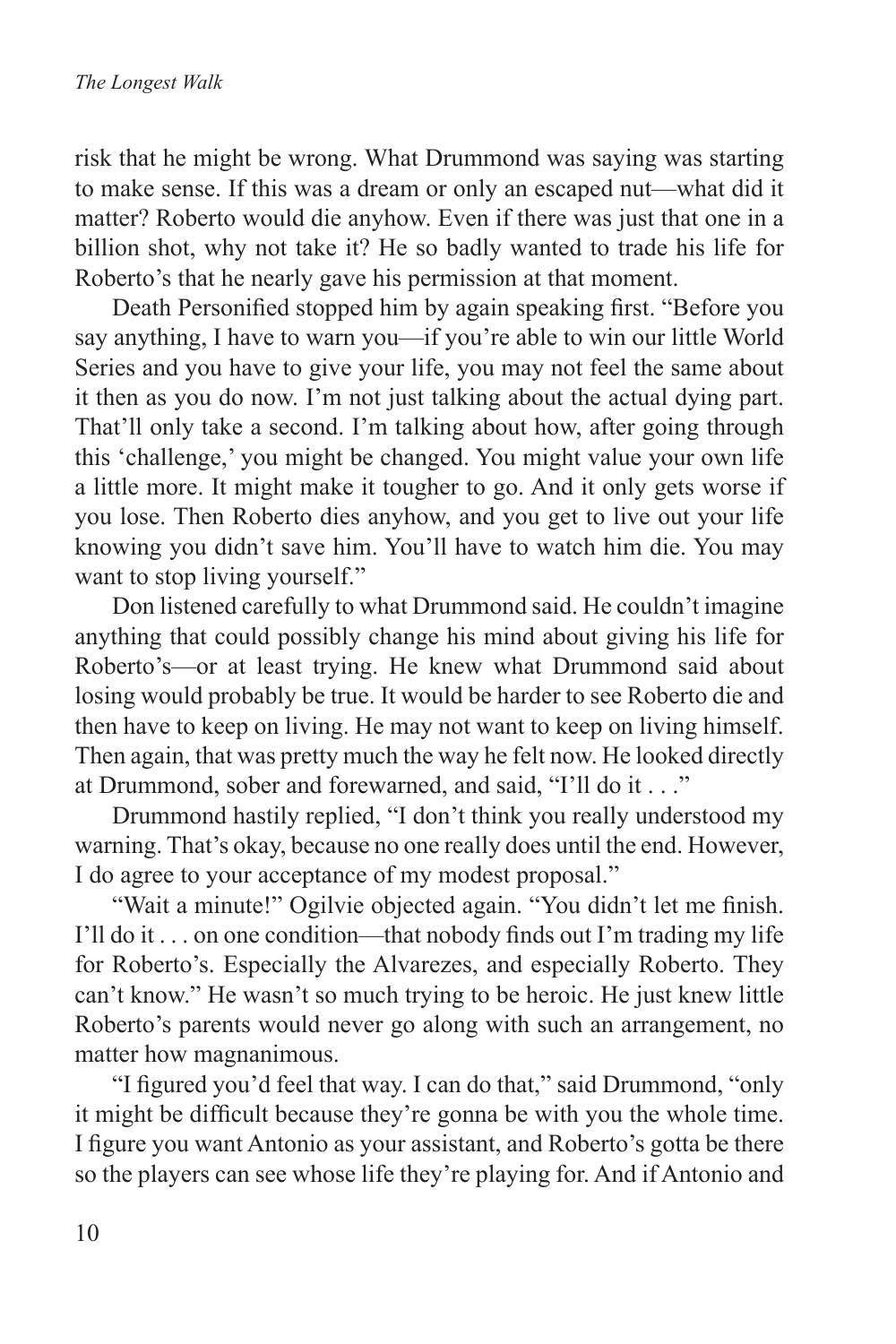Roberto are there, you can't leave out Maria. It wouldn't be right to break up the set."

Drummond was several steps ahead of Ogilvie. When he thought about it, he agreed with what Drummond was saying. He was fragile, a broken-down old alcoholic the Alvarez family had somehow managed to prop up and keep on going. There was no way he could do this without all of them being there. He thought he could make up a believable tale to feed them.

He told Drummond, "You're right. I'm going to need them there and not just for the players, but for me. There's no way I can do this without them. They still don't have to know that I'm the sacrificial dead guy. You just tell them that they've been given an incredible break. I'll take the rest from there, okay?"

Drummond was smiling again, his toothy Cheshire cat grin, and said, "Okay, Pal, you won't hear anything from my end—but you better come up with a convincing story on yours, because these are not stupid people."

"Don't say anything or the deal's off, all right?"

"Fine with me," continued Death in the Flesh. "Then it's your problem. If they don't buy your story, it's your fault. Any other requirements you might have before we get this show on the road to the River Styx?"

Don felt sober, but his head was swimming. Drummond kept moving things along faster than he liked. "Wait a minute," he complained once more, "I still have a few questions, okay?"

Death Personified sat back in his throne-like roost, gave a sweeping gesture, and said, "Ask away."

"So where are we going to play these games?"

"Oh, don't worry about that," Drummond said confidently. "I've got a real nice ballpark called Drummond Field. We'll be playing in a place I call Limbotown. You won't find it on any map. You'll get to see all of it when you wake up tomorrow morning."

Ogilvie took this in and surmised, "Sounds like we won't be at Disneyland anymore, Mickey."

"Well, just think of Limbotown as a 'Never-Never Land' for dead people."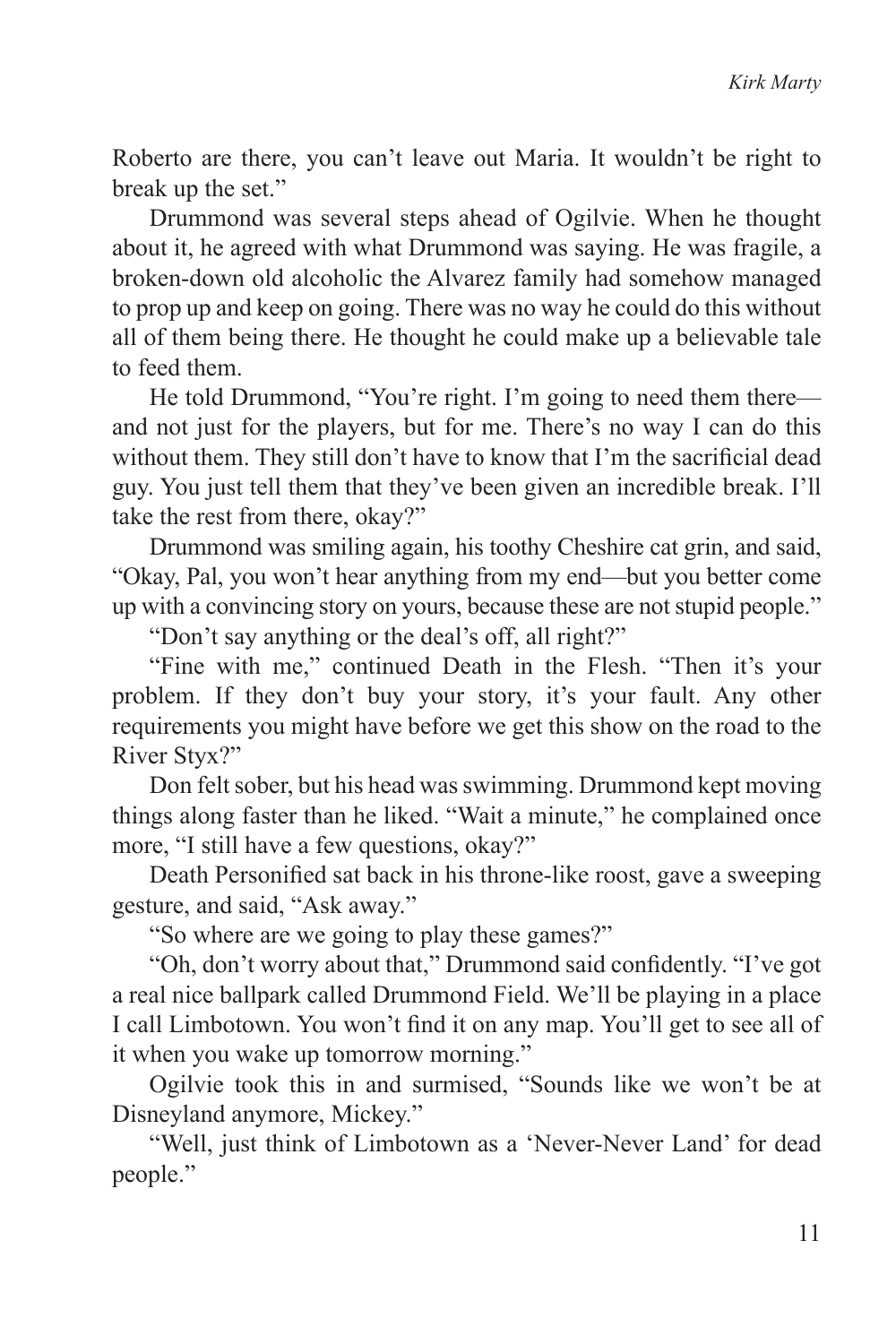"I guess that makes you either Captain Hook or Tinkerbell," Don said, going along with the analogy.

"And you Peter Pan, which most ballplayers are anyway," said an acerbic Death Personified, now sorry for drawing the parallel in the first place. "Let's put it this way," he continued, becoming pensive for a moment, "Limbotown is a place I can bring both the living and the dead together without one world getting too mixed up with the other."

"Kind of sounds like *Field of Dreams*," mused Ogilvie.

"You're really starting to piss me off here, Pal," groused Drummond, plainly annoyed by the comparison. "We're here to play serious baseball, not just goof around playing exhibition games. And your life or Roberto's is at stake."

"How much time do we have to get ready?" asked an apprehensive Don Ogilvie.

"Plenty, by baseball standards. You'll have eight weeks with your team before the Series starts. That's two weeks more than your average spring training."

"Yeah, but what about picking my team?" Ogilvie wondered.

"When you wake up tomorrow, you'll be in the visiting team's clubhouse at Drummond Field, Limbotown. Waiting for you will be Antonio, Maria, and Roberto. You'll have until midnight, Limbotown Standard Time, to pick a team of twenty-four players. Anyone you want, as long as they're dead . . ."

Ogilvie joined the stout umpire by saying again, ". . . except for Ty Cobb."

Drummond finished by adding, "Your players will be there the next morning."

As Don began to think about it, he asked, "Where are the players going to stay?"

"Don't worry about that either," said Drummond. "You'll find that Limbotown has everything you need. There's a hotel, restaurant and, of course, a bar. We even have a movie theater. And don't worry about umpires, equipment or anything else. Drummond Field has it all; including video cameras and radar guns. I know what you're thinking and, yes, the umpires are honest. They're dead Hall of Famers too."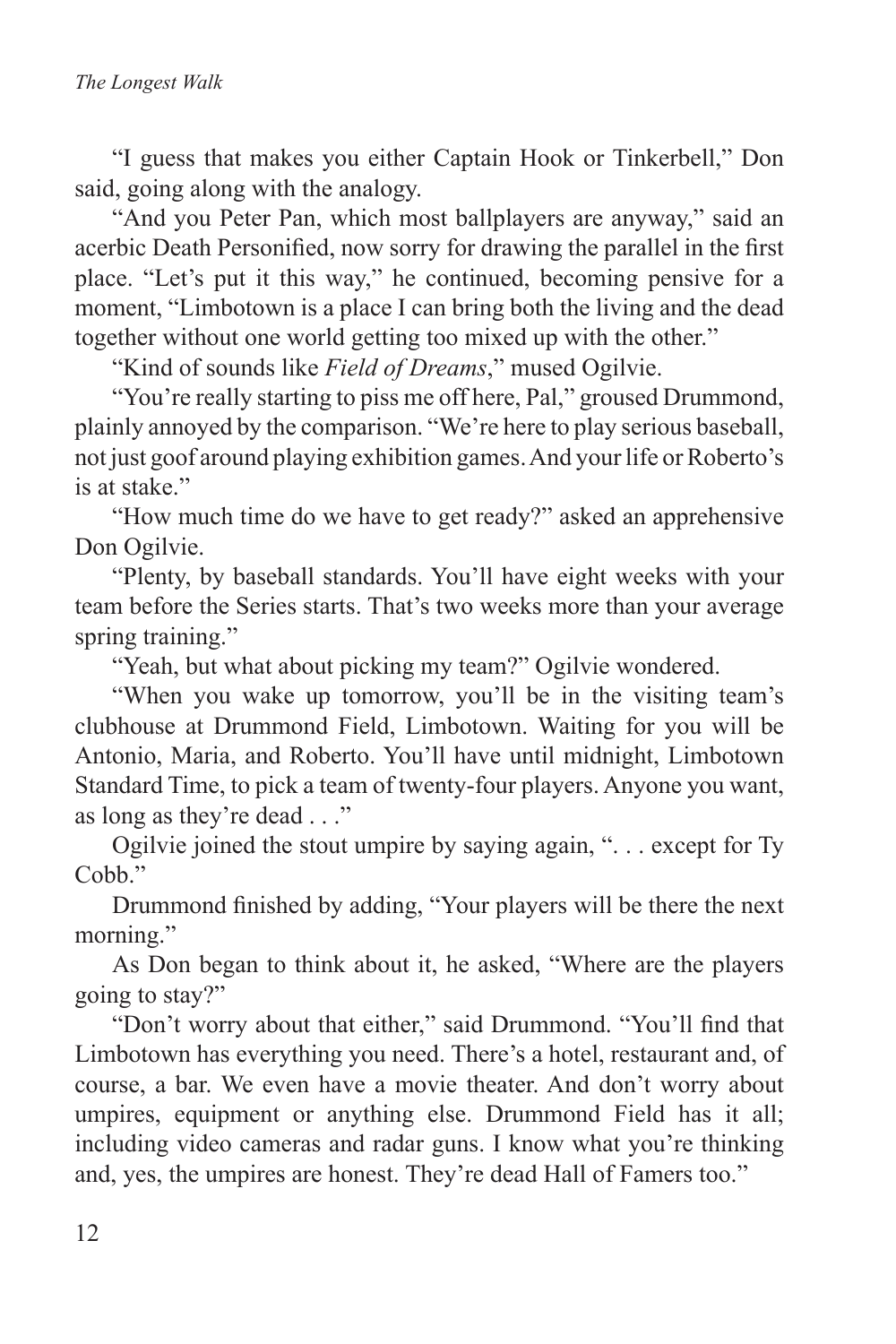"I guess you've thought of everything," Don concluded.

"I think so," smiled Doctor Drummond, pleased with himself. He added, "You also need to know one more thing. You'll be the only one to remember any of this when it's over."

Ogilvie was stumped. "What do you mean?"

"Let me explain," offered Drummond. "Today's Monday, July 17th, 2000. You've got eight weeks to prepare for a seven-game series that might take another nine or ten days, if it goes all the way. The Alvarez family is going to be with you. I'm not going to have all of you just disappear for eight or so weeks and then suddenly reappear. But that's part of the beauty of Limbotown. You can spend a couple of months there, and when I deliver you back to San Bernardino it will still be today, July 17th, 2000. No one will even know you've been gone, except for you. Antonio, Maria, and Roberto won't remember a thing that happened in Limbotown, or that they were even there. I'll see to that."

Don was quick with a reminder: "Yeah, but if my team wins, Roberto goes back cured and I guess I get to go with you."

"That's right," said Death. "The Alvarezes still won't know what happened, only that Roberto will be miraculously cured, and you'll be discovered dead from a heart attack right there in your easy chair. First you have to win. If you don't, you get to go back with the Alvarezes to watch little Roberto die; and you'll still be the only one who remembers anything about Limbotown or the Series."

Drummond continued: "Like I said, you're going to have to come up with a good story for them when all of you wake up in Limbotown tomorrow morning. They won't remember anything when they get back, but they're going to have a lot of questions when they show up."

"I'll take care of it. You just don't tell them I'm trading my life for Roberto's," Don hammered home again.

"I'll live up to . . . well, I'll hold up my end of the bargain," said Death in the Flesh, trying not to make any more bad puns. "Remember, you can call the deal off any time you like, but then Roberto dies. Anything else you want to know?"

"Yeah, where are you going to be?" Ogilvie asked.

"I'll be there every day. I'll tell the Alvarezes everything, except